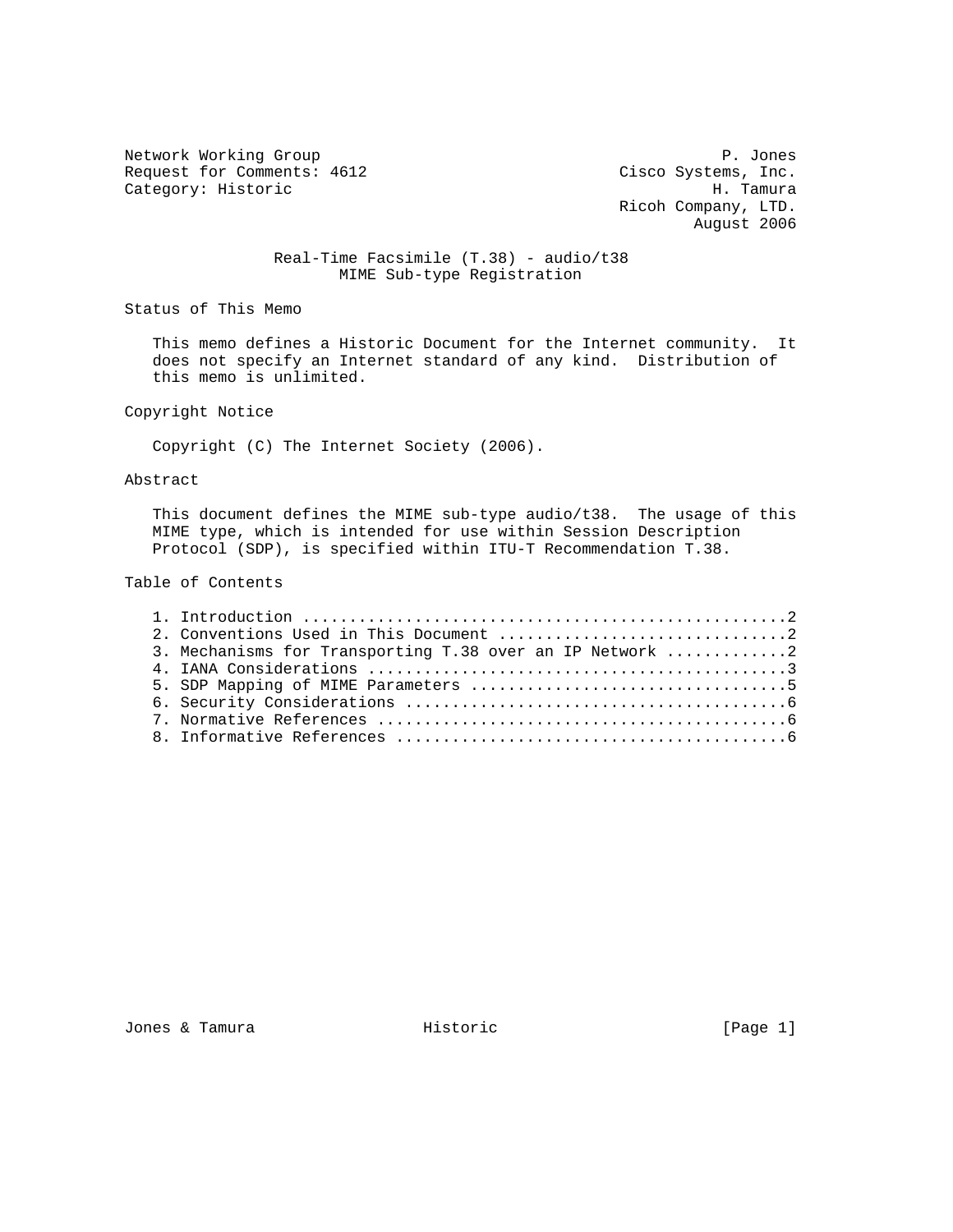# 1. Introduction

 ITU-T Recommendation T.38 [1] defines the Internet Facsimile Protocol (IFP) for carriage of facsimile data over IP networks. As one option, IFP packets may be carried within an RTP [3] stream, either as the only content within the media stream or switched with other audio payload types.

 This memo provides rationale for using RTP as a transport for fax signaling and specifies the MIME type associated with said signaling.

2. Conventions Used in This Document

 The key words "MUST", "MUST NOT", "REQUIRED", "SHALL", "SHALL NOT", "SHOULD", "SHOULD NOT", "RECOMMENDED", "MAY", and "OPTIONAL" in this document are to be interpreted as described in RFC 2119 [4].

3. Mechanisms for Transporting T.38 over an IP Network

 When T.38 was first approved in 1998, it allowed for the transport of T.38 via UDP (using UDP Transport Layer (UDPTL), rather than RTP) or TCP. As of the time of this publication, UDPTL is the predominant means for transporting T.38 data over an IP network. In support of that, RFC 3362 [11] was published in order to allow devices to signal their desire to use UDPTL to transport T.38.

 A number of issues were raised with respect to the usage of UDPTL for the long-term, though. Specifically, there were concerns over the fact that UDPTL does not provide the same kind of statistics reporting as RTP Control Protocol (RTCP). Further, there are no procedures in place for encrypting and protecting the integrity of the UDPTL stream. While the latter could be addressed in UDPTL, doing so would require a lot of effort and would largely be a duplication of the security work already completed within the IETF; e.g., Secure RTP (SRTP) [10].

 There are clear advantages in using RTP for T.38 today. For example, using RTP allows one to take advantage of the redundancy [12], header compression [13][14], and other RTP-related work within the IETF. Using RTP, as opposed to UDPTL, for transport provides better interoperability with a wider range of devices that know and understand RTP. This includes applications such as firewalls, Network Address Translation (NAT) devices, and gateways that bridge two IP networks, which generally support RTP before most other real time media.

Jones & Tamura Historic [Page 2]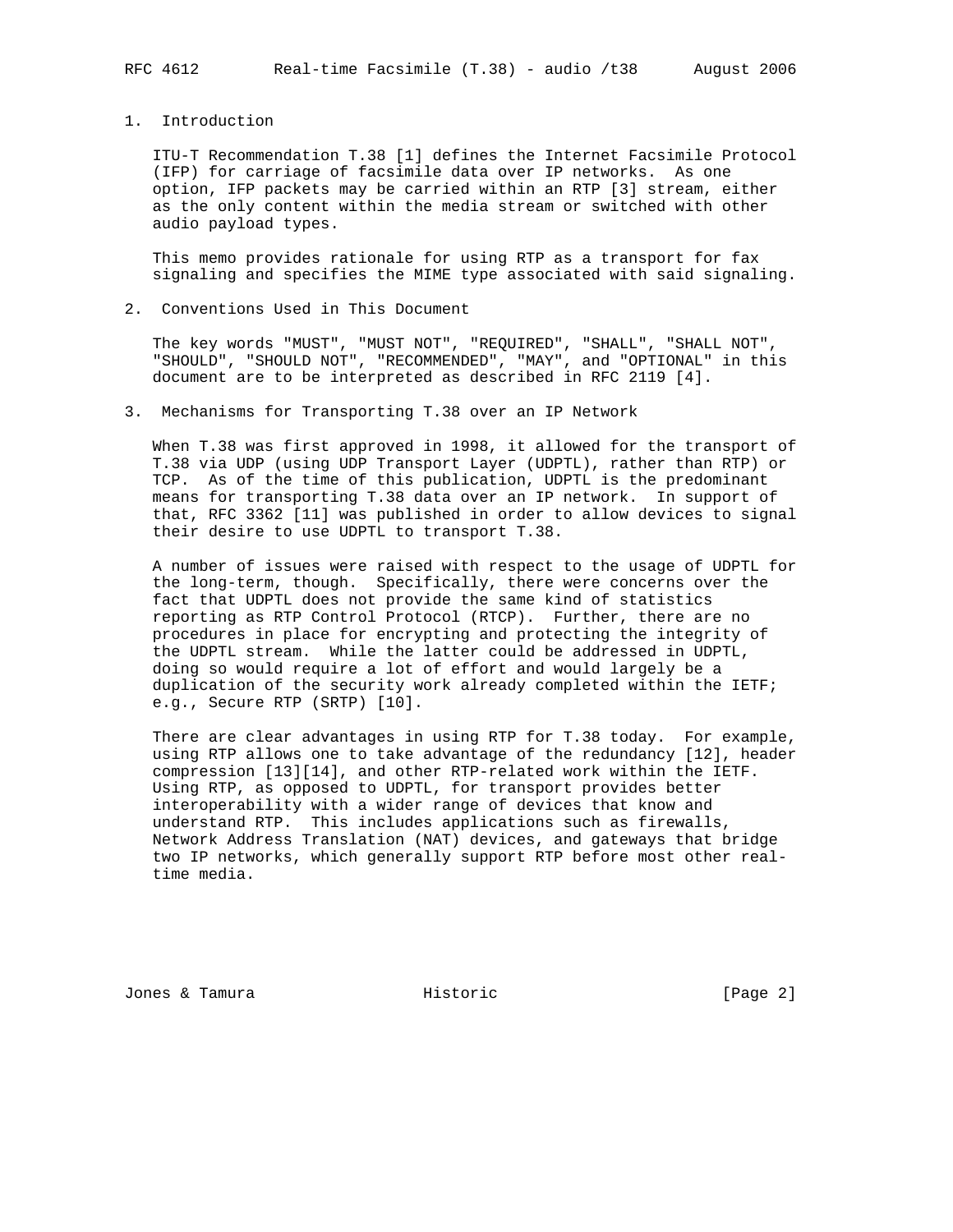Lastly, since today most T.38 data is generated by gateways that bridge two Public Switched Telephone Network (PSTN) networks, it is quite natural to expect that the transition from audio to fax should happen within the same media stream. The reason is that the T.38 data is simply an alternative representation of information received on the PSTN circuit. If the T.38 data is encapsulated in RTP, the gateways can easily transition from audio to fax and back again and can simply use the payload type to indicate the type of media that it is currently transmitting.

 With these considerations in mind, the ITU-T amended T.38 [1] to allow RTP to be used to transport T.38. With that, a new MIME registration (audio/t38) is needed to allow for T.38 to be switched along with audio within the same RTP session.

4. IANA Considerations

 One new MIME type and associated RTP payload format has been registered, by the IANA as described below.

 To: ietf-types@iana.org Subject: Registration of Standard MIME media type audio/t38

MIME media type name: audio

MIME subtype name: t38

Required parameters:

 rate: The RTP timestamp clock rate, which SHOULD be 8000Hz. The clock frequency MAY be set to any value, but it SHOULD be set to the same value as that for any audio packets in the same RTP stream in order to avoid RTP timestamp rate switching.

 T38FaxRateManagement: Indicates the fax rate management model as defined in T.38. Values may be "localTCF" or "transferredTCF". This parameter is defined in ITU-T Recommendation T.38.

Optional parameters:

 T38FaxFillBitRemoval: Indicates the capability to remove and insert fill bits in Phase C (refer to [6]), non-ECM data to reduce bandwidth. This is a boolean parameter (inclusion = true, exclusion = false). This parameter is defined in ITU-T Recommendation T.38.

Jones & Tamura Historic [Page 3]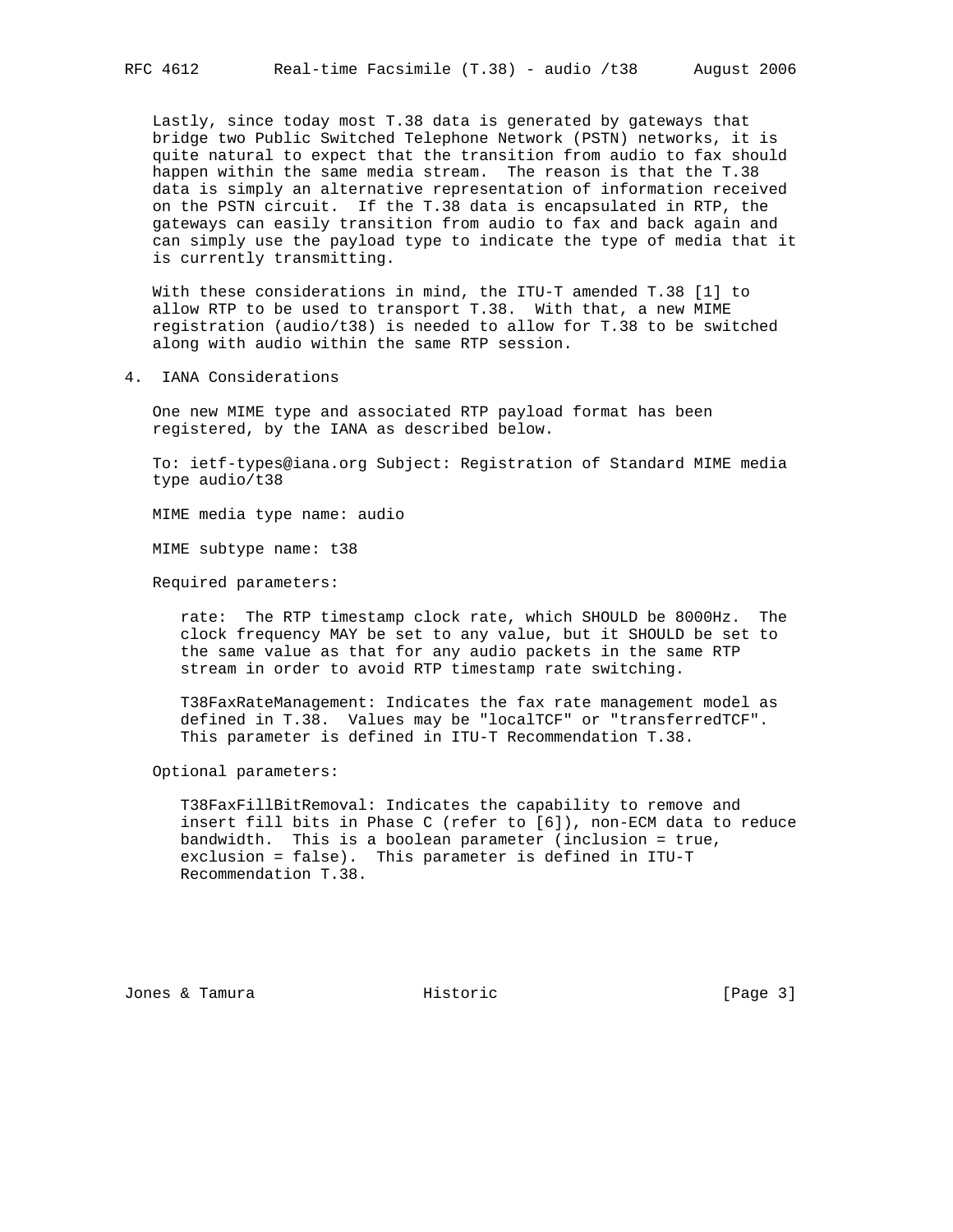T38FaxTranscodingMMR: Indicates the ability to convert to/from MMR from/to the line format for increasing the compression of the data and reducing the bandwidth in the packet network. This is a boolean parameter (inclusion = true, exclusion = false). This parameter is defined in ITU-T Recommendation T.38.

 T38FaxTranscodingJBIG: Indicates the ability to convert to/from JBIG to reduce bandwidth. This is a boolean parameter (inclusion = true, exclusion = false). This parameter is defined in ITU-T Recommendation T.38.

 T38FaxVersion: This is the version number of ITU-T Rec. T.38. New versions shall be compatible with previous versions. Absence of this parameter indicates version 0. The version is expressed as an integer value. This parameter is defined in ITU-T Recommendation T.38.

 T38FaxMaxBuffer: Indicates the maximum number of octets that can be stored on the remote device before an overflow condition occurs. It is the responsibility of the transmitting application to limit the transfer rate to prevent an overflow. The negotiated data rate should be used to determine the rate at which data is being removed from the buffer. Value is an integer. This parameter is defined in ITU-T Recommendation T.38.

 T38FaxMaxDatagram: The maximum size of the payload within an RTP packet that can be accepted by the remote device. This is an integer value. This parameter is defined in ITU-T Recommendation T.38.

Encoding considerations:

 The encoding of the IFP RTP packets is defined in ITU-T Recommendation T.38. This sub-type is not intended for use with e-mail.

Security considerations:

See Section 6 of RFC 4612.

Interoperability considerations:

 ITU-T Recommendation T.38 defines the procedures, syntax, and parameters for the carriage of T.38 over RTP within the context of H.323 [8], SIP [9], and H.248 [7] systems.

Jones & Tamura Historic [Page 4]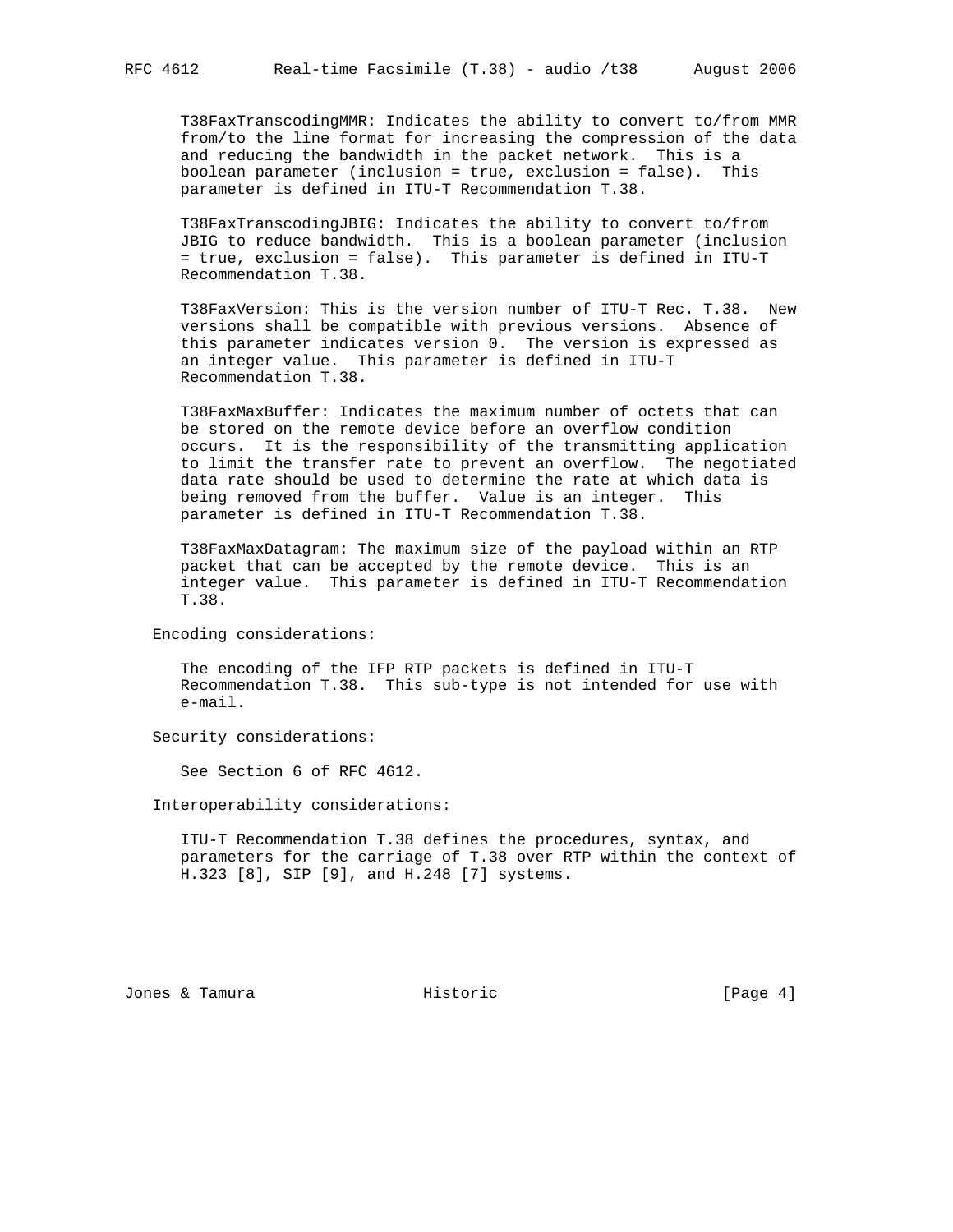Published specification:

 ITU-T Recommendation T.38, "Procedures for real-time Group 3 facsimile communication over IP networks", September 2005

Applications which use this media type:

Real-time facsimile (fax)

Additional information:

Magic number(s): File extension(s): Macintosh File Type Code(s):

Person & email address to contact for further information:

Paul E. Jones paulej@packetizer.com

Intended usage: COMMON

Author/Change controller: Paul E. Jones

5. SDP Mapping of MIME Parameters

 The MIME information described in Section 4 is utilized in SDP in order to establish T.38 media streams. Specifically:

- o The MIME type ("audio") goes in SDP "m=" as the media name.
- o The MIME subtype ("t38") goes in SDP "a=rtpmap" as the encoding name.
- o The parameter "rate" also goes in "a=rtpmap" as clock rate.

 The MIME type defines several required and optional parameters to qualify the operation of T.38; these are to be used as defined in RFC 3555 [5], Section 2. The parameters are provided as a semi-colon separated list of "parameter" or "parameter=value" pairs using the "a=fmtp" parameter defined in SDP [2]; the "parameter" form is used for boolean values, where presence equals "true" and absence "false".

 Consider the following example, which describes a media stream that allows the transport of G.711 audio and T.38 fax information:

 m=audio 6800 RTP/AVP 0 98 a=rtpmap:98 t38/8000 a=fmtp:98 T38FaxVersion=2;T38FaxRateManagement=transferredTCF

Jones & Tamura Historic [Page 5]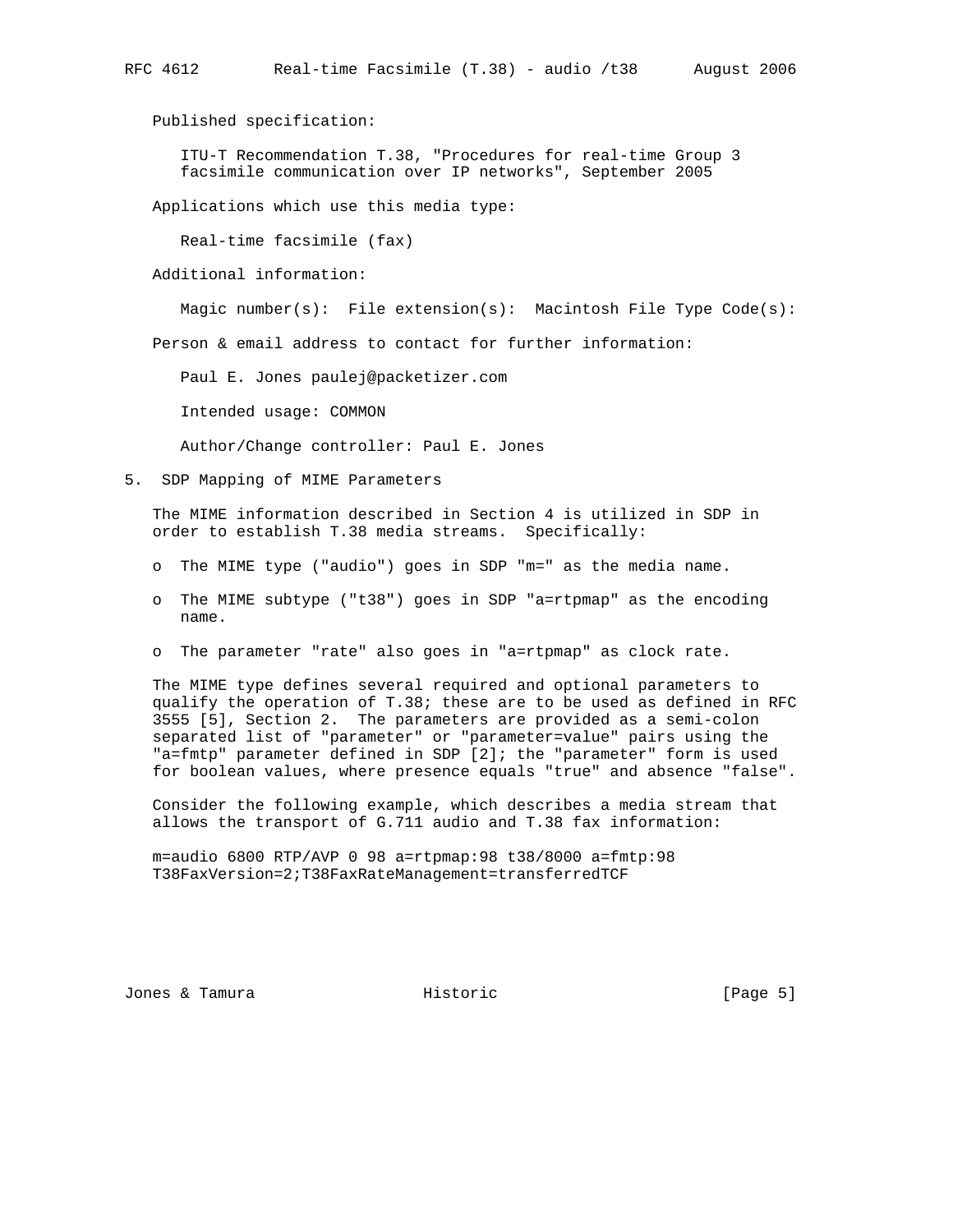#### 6. Security Considerations

 T.38 is vulnerable to attacks that are common to other types of RTP and SRTP payloads. However, unlike audio, T.38 data may be manipulated in ways that are more obtrusive than audio. For example, rogue packets may cause transmission failure, and manipulated packets may alter terminal identity.

 The security considerations discussed in the RTP specification and any applicable RTP profile (for example, [10]) are applicable to T.38. Regarding SRTP configuration, fax payloads SHOULD NOT use an HMAC-SHA1 authentication tag that is shorter than 80 bits.

- 7. Normative References
	- [1] ITU-T Recommendation T.38, "Procedures for real-time Group 3 facsimile communication over IP networks", September 2005.
	- [2] Handley, M. and V. Jacobson, "SDP: Session Description Protocol", RFC 2327, April 1998.
	- [3] Schulzrinne, H., Casner, S., Frederick, R., and V. Jacobson, "RTP: A Transport Protocol for Real-Time Applications", STD 64, RFC 3550, July 2003.
	- [4] Bradner, S., "Key words for use in RFCs to Indicate Requirement Levels", BCP 14, RFC 2119, March 1997.
	- [5] Casner, S. and P. Hoschka, "MIME Type Registration of RTP Payload Formats", RFC 3555, July 2003.
	- [6] ITU-T Recommendation T.30, "Procedures for document facsimile transmission in the general switched telephone network", July 2003.
- 8. Informative References
	- [7] ITU-T Recommendation H.248, "Gateway Control Protocol", May 2002.
	- [8] ITU-T Recommendation H.323, "Packet-based multimedia communications systems", May 2003.
	- [9] Rosenberg, J., Schulzrinne, H., Camarillo, G., Johnston, A., Peterson, J., Sparks, R., Handley, M., and E. Schooler, "SIP: Session Initiation Protocol", RFC 3261, June 2002.

Jones & Tamura Historic [Page 6]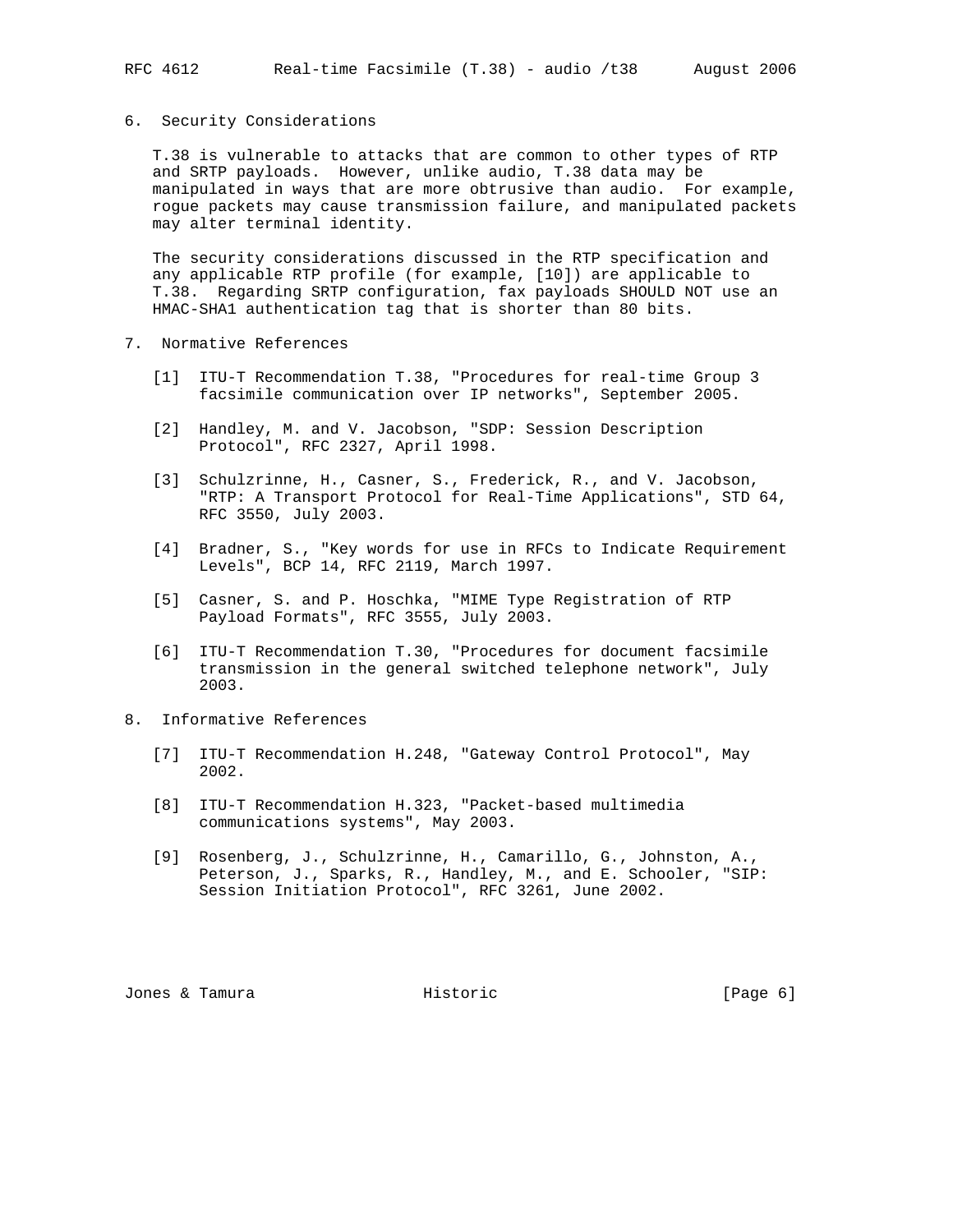- [10] Baugher, M., McGrew, D., Naslund, M., Carrara, E., and K.
	- Norrman, "The Secure Real-time Transport Protocol (SRTP)", RFC 3711, March 2004.
- [11] Parsons, G., "Real-time Facsimile (T.38) image/t38 MIME Sub type Registration", RFC 3362, August 2002.
- [12] Perkins, C., et al., "RTP Payload for Redundant Audio Data", RFC 2198, September 1997.
- [13] Casner, S. and V. Jacobson, "Compressing IP/UDP/RTP Headers for Low-Speed Serial Links", RFC 2508, February 1999.
- [14] Koren, T., Casner, S., Geevarghese, J., Thompson, B., and P. Ruddy, "Enhanced Compressed RTP (CRTP) for Links with High Delay, Packet Loss and Reordering", RFC 3545, July 2003.

Authors' Addresses

 Paul E. Jones Cisco Systems, Inc. 7025 Kit Creek Rd. Research Triangle Park, NC 27709, USA

 Phone: +1 919 392 6948 EMail: paulej@packetizer.com

 Hiroshi Tamura Ricoh Company, LTD. 1-3-6 Nakamagome, Ohta-ku, Tokyo 143-8555 Japan

 Phone: +81-3-3777-8124 Fax: +81-3-5742-8859 EMail: tamura@cs.ricoh.co.jp

Jones & Tamura Historic [Page 7]